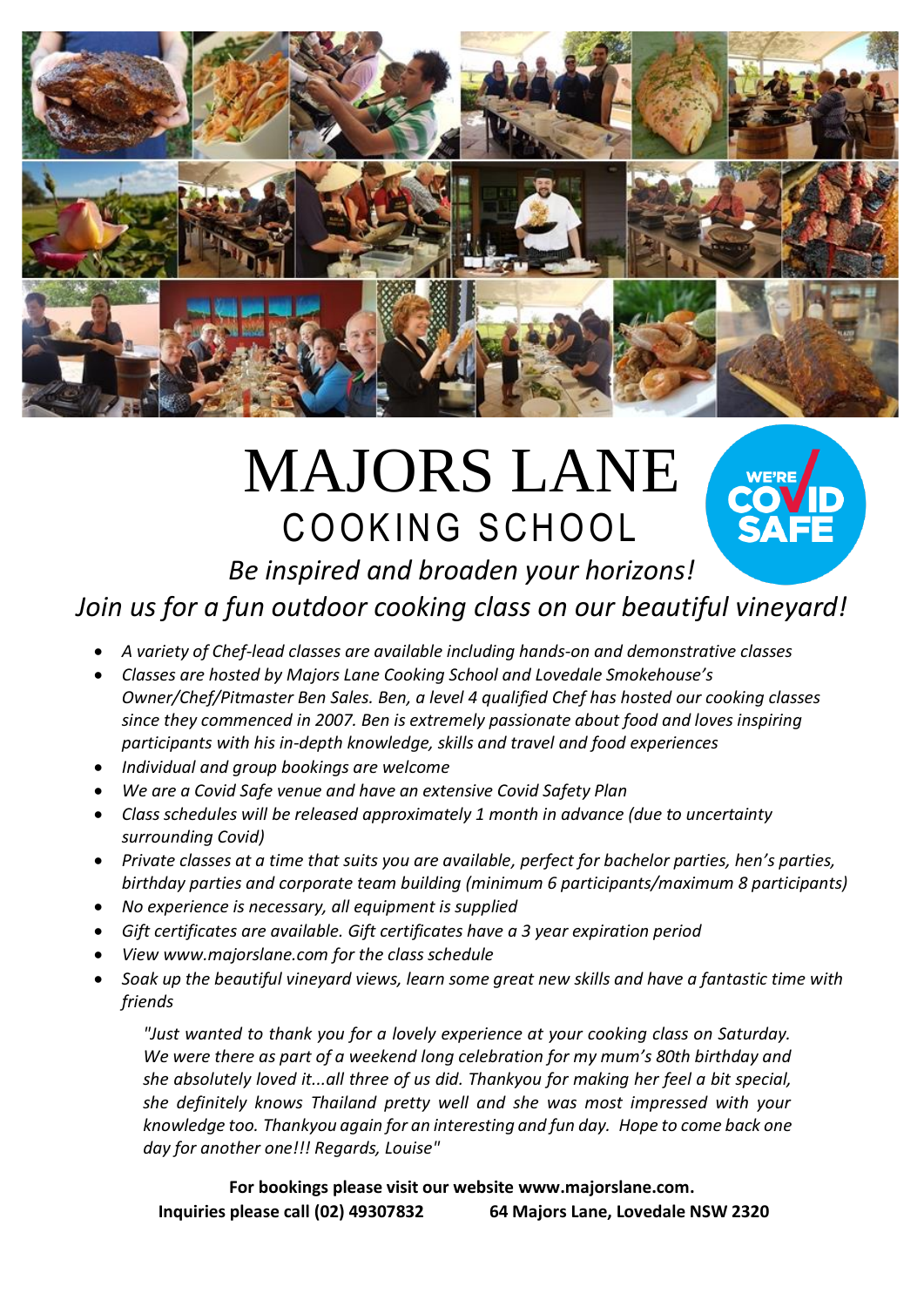# MAJORS LANE COOKING SCHOOL

## *Class List*

### **1. Vibrant Thai Street Food**

Your senses will be ignited by the smells, sounds and flavours of Thailand as you learn how to compile a tantalising menu, find and select the best local produce and balance the fundamental flavours of Thai cuisine.

Our Chef Ben will teach you how to make curry pastes from scratch, make balanced dipping sauces and use knife and presentation skills to bring your authentic dishes to life.

Thai Red Curry Chicken with Eggplant: Learn the hidden secrets to this iconic Thai Street food. Make a fresh Thai Red Curry paste from scratch. Learn about using fresh Thai herbs and spices and how to balance the flavour.

Thai Style Omelette: Get the technique to this vibrant staple and make a beautiful fluffy Thai Style omelette stuffed with a unique blend of Thai herbs and sauces.

Jasmine Rice: Hear the story behind Jasmine rice, learn how to select the best rice and how to cook your rice to bring out its uniquely Thai fragrance.

Warm Beef and Noodle Salad with Peanut Dressing: Learn a secret Thai marinade for beef to give it a perfect sticky char. Hear the story behind rice noodles and how to blend them with Thai herbs and an authentic peanut dressing to make a wonderful salad.

Pork Laab: Laab is a simple yet mouth watering dish, but its packed full of flavour. Combining the freshness of mint with the sourness of lime and spice of chilli, this dish is a real treat for your tastebuds.

### **2. Low and Slow Smoking**

Our Low and Slow Smoking Class will give you all the knowledge and skills you need to make top-grade, mouth-watering slow smoked meats including beef brisket and chicken wings. Whilst meats smoke in the Traegar smoker in front of you, our Pitmaster Ben will cover topics such as meat selection, preparation, smoking methods, cooking temperatures, cooking times, smoker types and timber selection.

You will learn to make your own rubs and barbecue sauce as well as a selection of side dishes.

Once the smoked meats are ready, you will enjoy a meat-sweat inducing meal complete with the sides you create.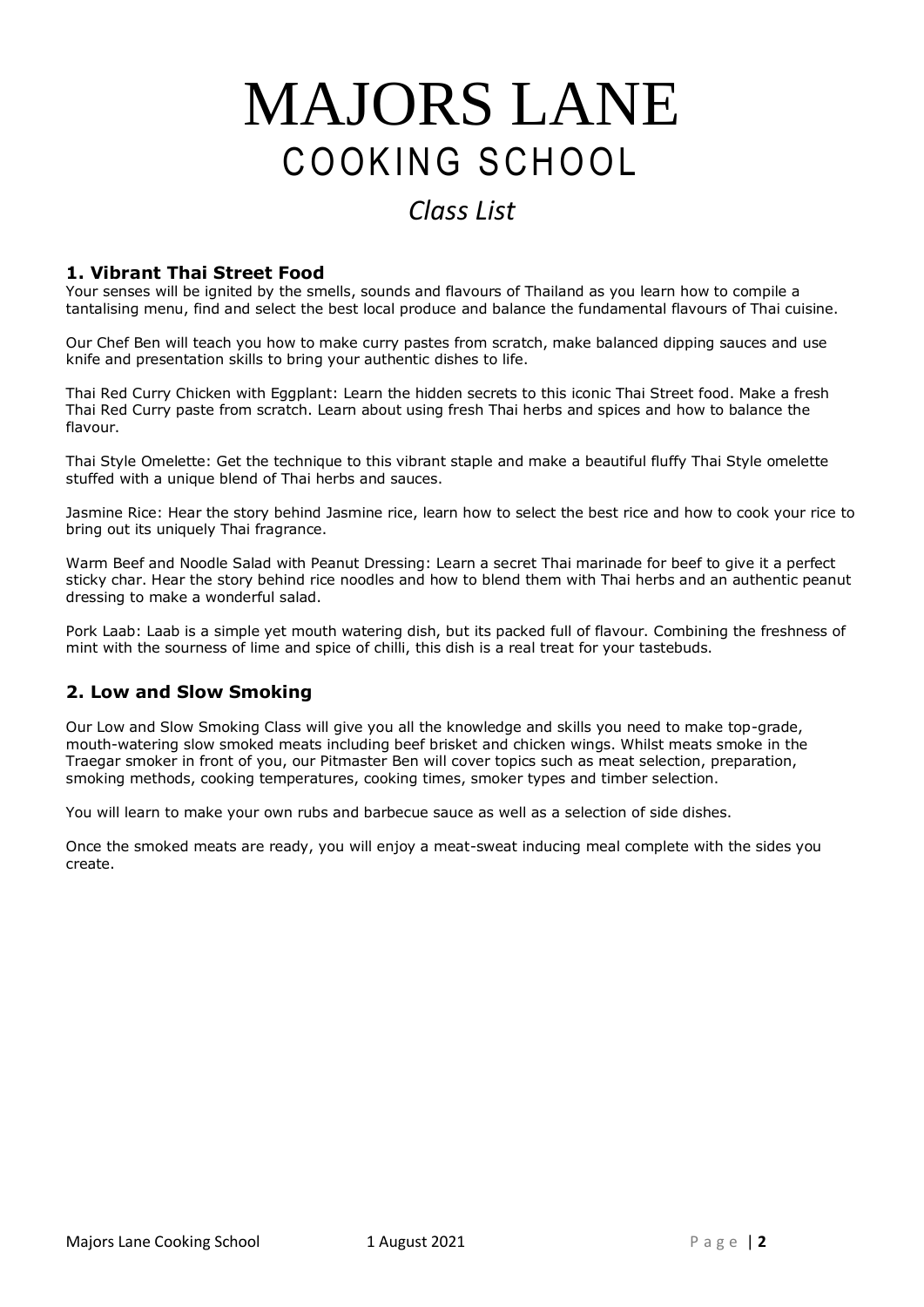# MAJORS LANE COOKING SCHOOL

### **Terms & Conditions**

- Class size is limited to 8 participants and our classes fill quickly, book early to avoid disappointment.
- Bookings close 48 hours in advance of each class.
- We are unable to take tentative bookings. Payment is required at the time of booking.
- For all bookings made with a Gift Certificate, you will be required to quote the Gift Certificate number upon booking. For Bookeo Gift Certificates, simply enter your unique Voucher Code when booking online. For non-Bookeo Gift Certificates (the gift certificate number will have a "CS" prefix) you will need to call us to make a booking (02) 49307832.
- Please advise us of food allergies at time of booking. We are unable to provide substitute ingredients or alternatives otherwise. Additional charges may apply for substitute ingredients/alternatives.
- Please arrive 5 minutes prior to the commencement of the class to ensure that the class starts on time. We are unable to delay the commencement of the class for late arrivals.
- Space is limited and out of respect to paying participants/guests, spectators are not permitted for these classes, nor can they join the group for lunch.
- Menu items listed in the schedule are a guide only. Menus and menu items are subject to variation without notice due to availability of produce.
- Classes are held outdoors in our covered courtyard, please wear appropriate clothing.
- Closed shoes must be worn, individuals wearing thongs, open toed shoes or high heels will not be allowed to participate in the class.
- Individuals participate at their own risk.
- Where a glass of wine or beer per participant is included in your booking, this alcohol is only to be consumed as part of the sit-down meal at the conclusion of cooking.
- Cancellations within 48 hours of the class date are non-refundable and non-transferable to a different date. Should you be unable to attend a class, you may nominate someone to attend in your place.
- Majors Lane Cooking School reserves the right to alter or cancel a class without notice for example if extreme weather is predicted which makes holding the class unsafe.

#### **Covid Safety Initiatives**

The team at Majors Lane Cooking School are committed to providing a Covid-19 Safe cooking class experience for our participants. We have developed a thorough Covid-19 Safety Plan which runs alongside our Covid-19 Safety

Plan for our Café. The following initiatives have been implemented:

- Class sizes have been reduced to ensure we can provide adequate physical distancing.
- Please arrive 5 minutes prior to the commencement of the class so our staff can go through your class orientation.
- Upon arrival all guests are required to check-in using our QR Code.
- Every participant must maintain 1.5m physical distancing.
- Handwashing facilities are available, you will be asked to thoroughly wash your hands upon arrival. Hand sanitiser is available at all entry and exit points.
- Frequently touched areas throughout the premises are sanitised by staff multiple times each day.
- Customers are advised to contact us to reschedule their booking if they are sick or if they are displaying symptoms of COVID-19 (please see our cancellation policy).
- Food and alcohol may only be consumed whilst seated.
- Each participant will have an individual work station, which will be spaced 1.5m apart. Participants attending together will be placed near each other wherever possible.